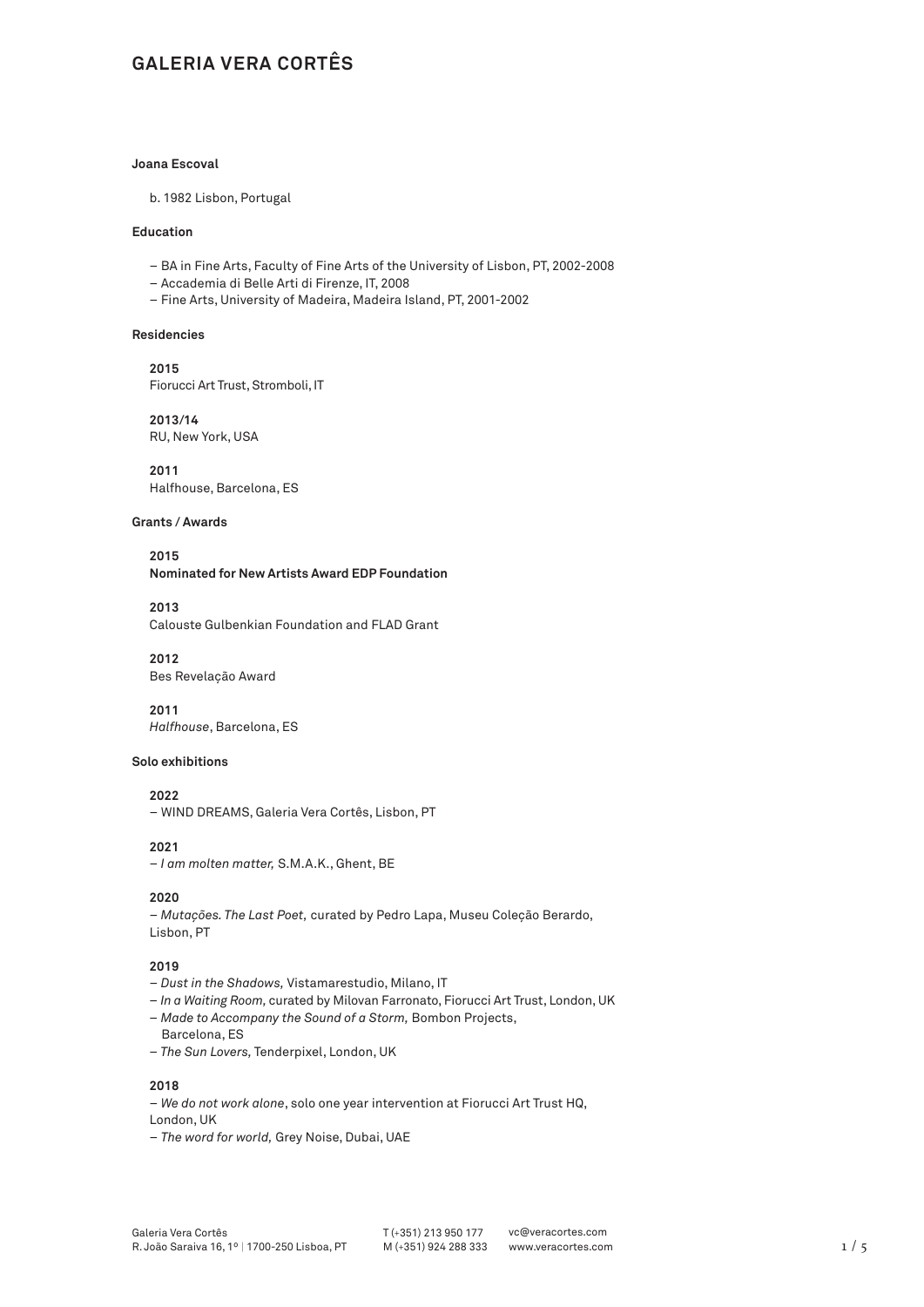#### **2017**

- *I'm the son of that drum*, Acappella, Napoli, IT
- *Nearly Inaudible Breathing*, The Breeder, Athens, GR
- *Fiducia Incorreggibile*, Galeria Vera Cortês, Lisbon, PT

#### **2016**

- *I forgot to go to school yesterday*, curated by Luis Silva and João Mourão,
- a collaboration between Kunsthalle Lissabon and Kunsthalle Tropical, Iceland
- *Lichens Never Lie*, curated by Sophie Kaplan, La Criée centre of contemporary
- art, Rennes, FR

# **2014**

*Whirlpools*, Vera Cortês Art Agency, Lisbon, PT

#### **2013**

*Outlaws in Language and Destiny*, Parkour, Lisbon, PT

#### **2011**

- *Mother Wild*, Halfhouse, Barcelona, ES
- *De tempos a tempos a terra treme / De temps en temps la terre tremble*, Galeria Baginski, Lisbon, PT

## **2010**

*Onde no mundo inteiro / Where in the entire world*, Tapada das Necessidades Greenhouse, Lisbon, PT

#### **Group exhibitions**

#### **2022**

– *that other world, the world of the teapot. tenderness, a model,* curated by Adam Budak, Kestner Gesellschaft, Hannover, DE

- Gravitas, curated by David Revés, Leal Rios Foundation, Lisbon, PT
- *MEIA NOITE. Parte 2*, curated by Elfi Turpin and Filipa Oliveira,
- Sala da Cidade, Coimbra, Portugal
- – *Le Voci della Sera,* Vistamare, Milan, IT

# **2021**

– *Strange Attractor*, curated by Margarida Mendes, Pavilhão Branco, Lisbon, PT

– *Como la vida misma*, curated by Renato Della Poeta and Aurelien Le Genissel Blueproject Foundation, Barcelona, ES

– *Nothing is Lost. Art and Matter in Transformation*, curated by Anna Daneri and Lorenzo Giusti, GAMeC, Bergamo, IT

– *Arte em São Bento 2021 – Coleção AA*, curated by Delfim Sardo,

Palacete de São Bento, Lisbon, PT

# **2020**

– *Daniel Gustav Cramer + Joana Escoval,* Galeria Vera Cortês, Lisbon, PT

*– Nuovo Cinema Galleria*, curated by Orsola Vannocci Bonsi, Galeria Vera Cortês, Lisbon, PT

– *2012 2020 Obras da Coleção António Cachola*, Museu de Arte Contemporânea de Elvas, PT

### **2019**

– *11a Biennal D'Art Leandre Cristòfol,* curated by Julia Morandeira, Centre d'Art la Panera, Lleida, ES

– *De Collectie (1). Highlights for a Future*, cur. by Phillippe Van Cauteren, S.M.A.K. Museum, Ghent, BE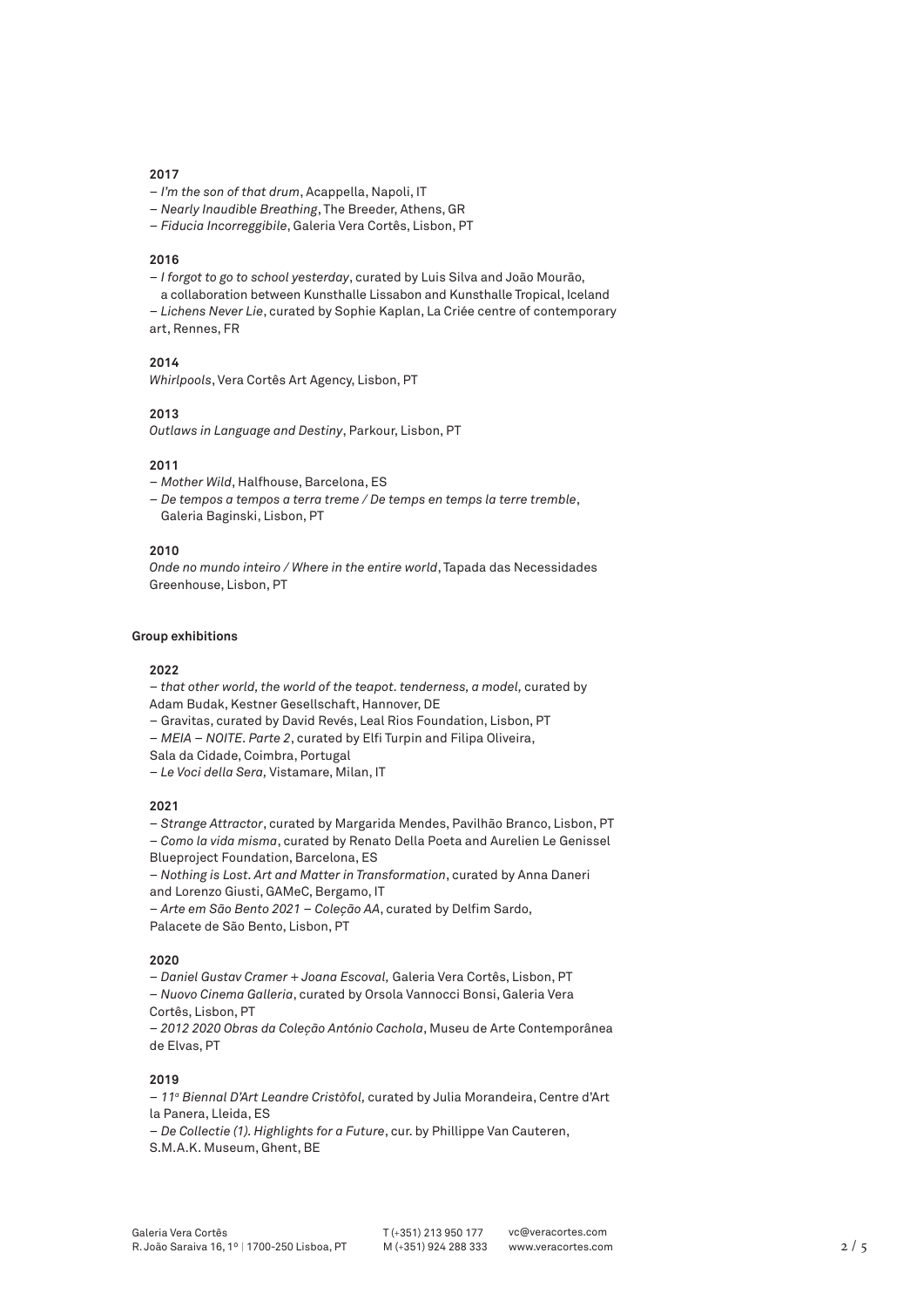– *A linha em chamas*, Casa da Cerca, Almada, PT

– *Plant Revolution!*, curated by Margarida Mendes, CIAJG, Guimarães, PT

– *Síntese Ativa,* curated by Guilherme Braga da Cruz and Duarte Sequeira,

Forum Arte Braga, Braga, PT

– *In a waiting room*, cur. by Milovan Farronato, 3 Flat, 8 Chelsea Embankment SW3 4LE, London, UK

– *Vanishing Point | Ponto de Fuga*, cur. by João Laia, Galeria Municipal de Lisboa, Lisbon, PT

– *Voi rubate del tempo alla fretta a noi il mare ci impone lentezza*, cur. by Alberta Romano & Enzo di Marino, Ansedonia, IT

## **2018**

- *Transantiquity,* curated by Filipa Oliveira and Guilherme Blanc, Galeria Municipal do Porto, PT
- *Sauvage*, curated by Sonia Dalto, Dom Artspace, Palermo, IT

– *Untitled (How does it feel),* cur. by Luis Silva and João Mourão, SolMar center, Festival Walk&Talk, Ponta Delgada, Azores, PT

- *10 anos MACE | 10 comissões | 10 artistas Colecção António Cachola*, curated by Ana Cristina Cachola, Filipa Oliveira and João Laia, Chiado8, Lisbon, PT
- Obras da Coleção Armando Martins, Palácio do Correio Mor, Loures

#### **2017**

- *10.000 anos depois entre Vénus e Marte,* curated by João Laia, Galeria Municipal do Porto, PT
- *Current Detours*, HalfHouse, Barcelona, ES
- *Growing Gills*, Mimosa House, London, UK
- *Sand*, duo show with Daniel Gustav Cramer, Grey Noise, Dubai, UAE
- *Transmissions from the Etherspace*, curated by João Laia, La Casa Encendida, Madrid, ES
- *Ways of the hand*, curated by João Mourão and Luís Silva, Maisterravalbuena, Lisbon, PT
- *Cosmic words*, curated by Alejandro Alonso Díaz, Galeria Boavista, Lisbon, PT
- *Si sedes non is*, curated by Milovan Farronato, The Breeder, Athens, GR
- *Canibalia, redux*, curated by Julia Morandeira, Hangar, Lisbon, PT
- *O que eu sou*, curated by Inês Grosso and Luiza Teixeira de Freitas, MAAT, Lisbon, PT

# **2016**

- – *Volcano Extravaganza 2016 I Will Go Where I Don't Belong*, curated by Camille Henrot and Milovan Farronato, Stromboli, Aeolian Island, IT
- *MATTER FICTIONS*, curated by Margarida Mendes, Museu Coleção Berardo, Lisbon, PT
- *Rinoceronte–Ananás,* Múrias Centeno, Oporto, PT

# **2015**

- *CIDRA DA LUZ ESCOVAL MANSO MENDES ROMÃO SENA,* Ar Sólido, Lisbon, PT
- *Finalistas do Prémio Novos Artistas Fundação EDP 2015,* Museu da Eletricidade, Lisbon, PT
- *Elapse/End,* Maisterravalbuena, Madrid, Spain
- *The whole wide world*, The International 3, Salford, UK
- *Le Lynx ne connaît pas de frontiêres / The lynx knows no boundaries*  (curated by Joana Neves), Fondation d'entreprise Ricard, Paris, FR

### **2014**

*Europe, Europe* (curated by Hans Ulrich Obrist, Thomas Boutoux and Gunnar Kvaran) Astrup Fearnley Museet, Oslo, NO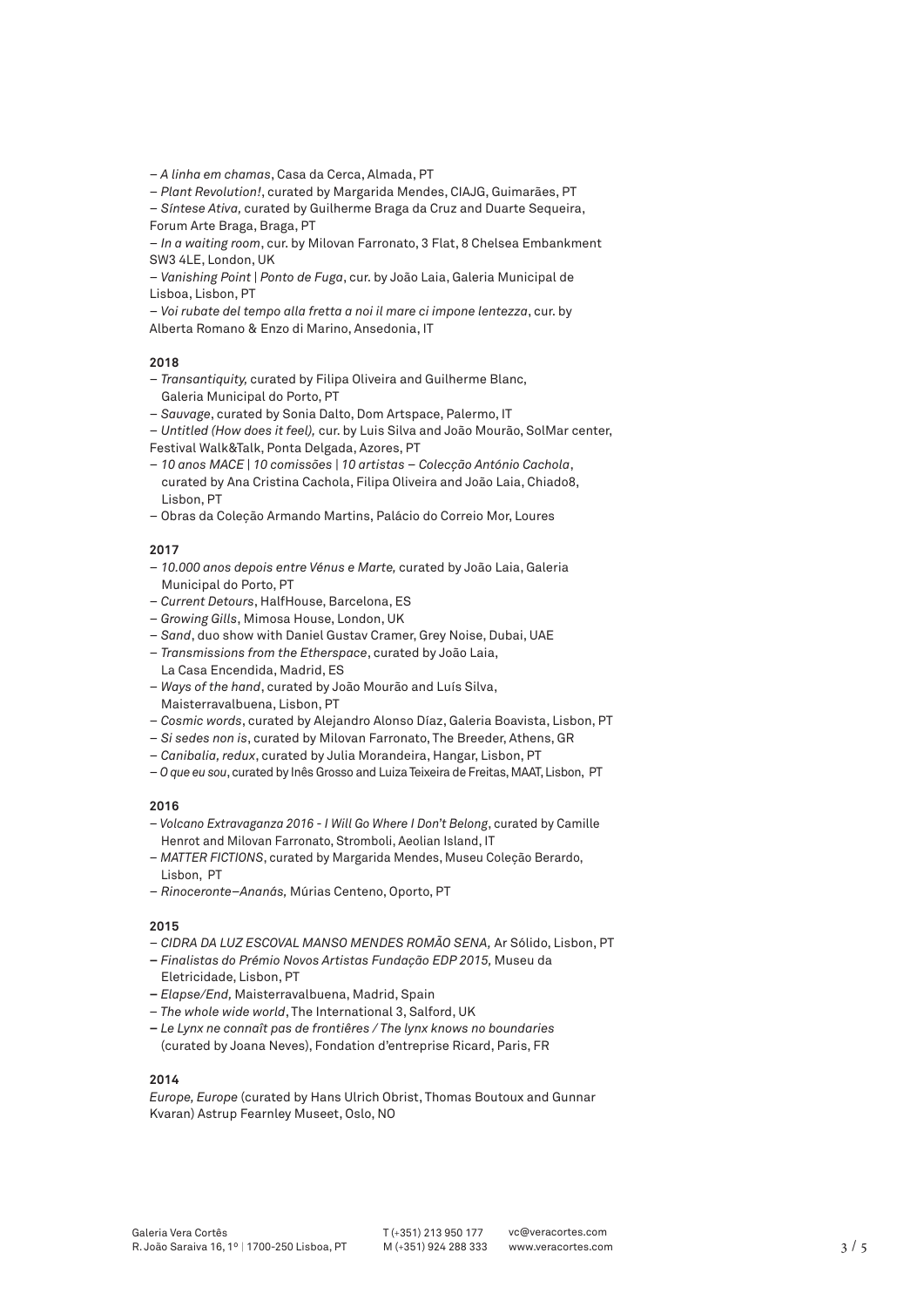## **2013**

- *Le petit Lenormand (cartomancia e probabilidade)* (curated by Luís Silva), Vera Cortês Art Agency, Lisbon, PT
- *Bes Revelation 2012* (curated by Carolina Rito), Bes Arte & Finança, Lisbon, PT

#### **2012**

- *Bes Revelation* (curated by Carolina Rito), Serralves Museum
- of Contemporary Art, Oporto, PT
- *The Sound*, Museu Nogueira da Silva, Braga, PT

# **2010**

- *Drawing* (curated by Pedro Silva), Espaço Campanhã, Oporto, PT
- *Diamonds on the soles of her shoes*, 102-100 Galeria de Arte, Castelo Branco, PT

#### **2009**

- *O sol morre cedo / The sun will die soon*, City Museum Pavilhão Branco, Lisbon, PT
- *Geological Museum*, Geological Museum, Lisbon, PT
- Seven days project (curated by Margarida Mendes), Teatro da Trindade Lisbon, PT
- *History of the Future*, "estates–general" cycle at Arte Contempo, Lisbon, PT

## **2008**

*Eurasia*, Dr. Anástacio Gonçalves' Historical House, Lisbon, PT

# **2007**

*Antes que a produção cesse / Before production ceases*, Avenida 211, Lisbon, PT

# **Performances / Screenings**

# **2020**

– *Living Metals (Twilight Walk),* featuring sound by Nuno da Luz, Org. by Fiorucci art Trust in partnership with Kunsthalle Lissabon and Museum Berardo, Greenhouse / Estufa Fria de Lisboa, Lisbon, PT

# **2017**

– Screening of Living Metals (The Sun), Cinema Passos Manuel, cur. by João Laia, Porto, PT

– Sound screening of Beasts of Gravity, Volcano Extravaganza 2018 - Total Anastrophes (Part 1) cur. by Milovan Farronato and Runa Islam, Dhaka Art Summit, Bangladesh

- *Living Metals*, with Robin Watkins, Transmissions from the Etherspace, curated by João Laia, La Casa Encendida, Madrid, ES
- *Living Metals*, with Nuno da Luz and Pedro Sousa, curated by Susana Pomba, Botanical Garden's Greenhouse, Coimbra, PT

#### **2016**

- *Spirit Trail*, Volcano Extravaganza 2016 I Will Go Where I Don't Belong, curated by Camille Henrot and Milovan Farronato, Stromboli, IT
- – *It arises not from any cause, but from the cooperation of many,* with Pedro Gomes, La Criée centre d'art contemporain, Rennes, FR

### **2010**

*Onde no mundo inteiro / Where in the entire world,* with Gabriel Ferrandini and Pedro Sousa, cur. by João Mourão, Tapada das Necessidades Greenhouse, Lisbon